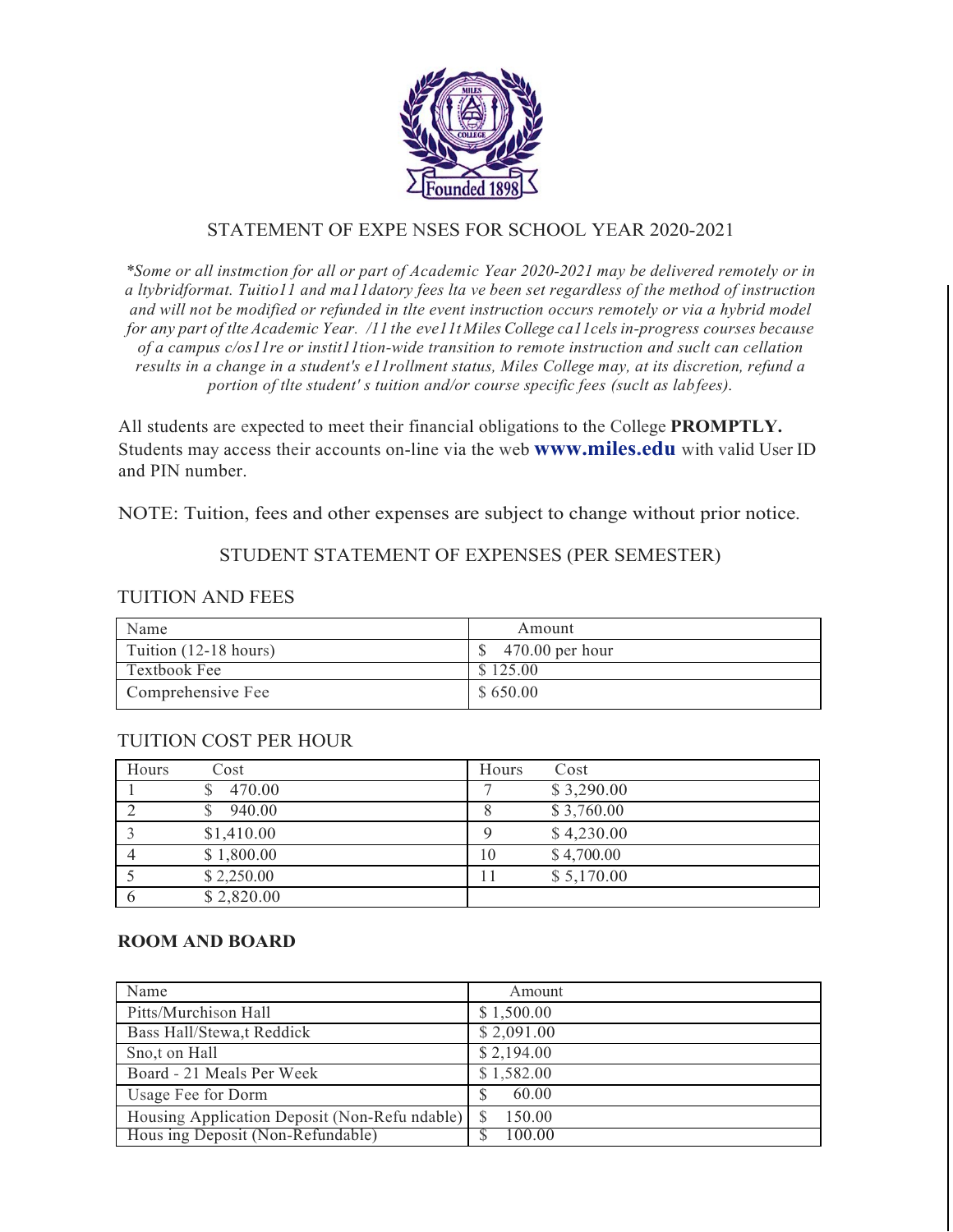#### **SPECIAL CHARGES (Not included in tuition)**

| Name                 | Amount |
|----------------------|--------|
| Biolo!!V Lab         | 60.00  |
| Physical Science Lab | 60.00  |
| Chemistry Lab        | 60.00  |
| Computer Science Lab | 60.00  |
| <b>Applied Music</b> | 60.00  |

#### **EXPENSES AND FEES**

| Name                             | Amount   |
|----------------------------------|----------|
| Auditing Course Fee (Per Course) | \$295.00 |
| <b>English Proficiency Exam</b>  | \$10.00  |
| Late Registration                | \$100.00 |
| Exit Exam                        | \$25.00  |
| Graduation Fee                   | \$250.00 |
| Media Lab                        | \$60.00  |
| Parking                          | \$60.00  |
| Re-Admission Fee                 | \$25.00  |
| Transcript                       | \$10.00  |
| Housing Key Replacement          | \$150.00 |

Students enrolled in courses totaling fewer than 12 semester hours will be charged tuition at the rate of **\$470.00** per semester credit hour. A charge of\$470.00 is charged per semester hour of credit beyond 18 hours. Each student engaged in student teaching must furnish or arrange for his/her own transpo1tation to and from the teaching location and for other incidental expenses. Such anangements are subject to approval by the Supervisor of Student Teaching.

Information on charges for Summer School may be obtained on the College's website or by calling the Business Office 205.929.1430 or 205.929.1431.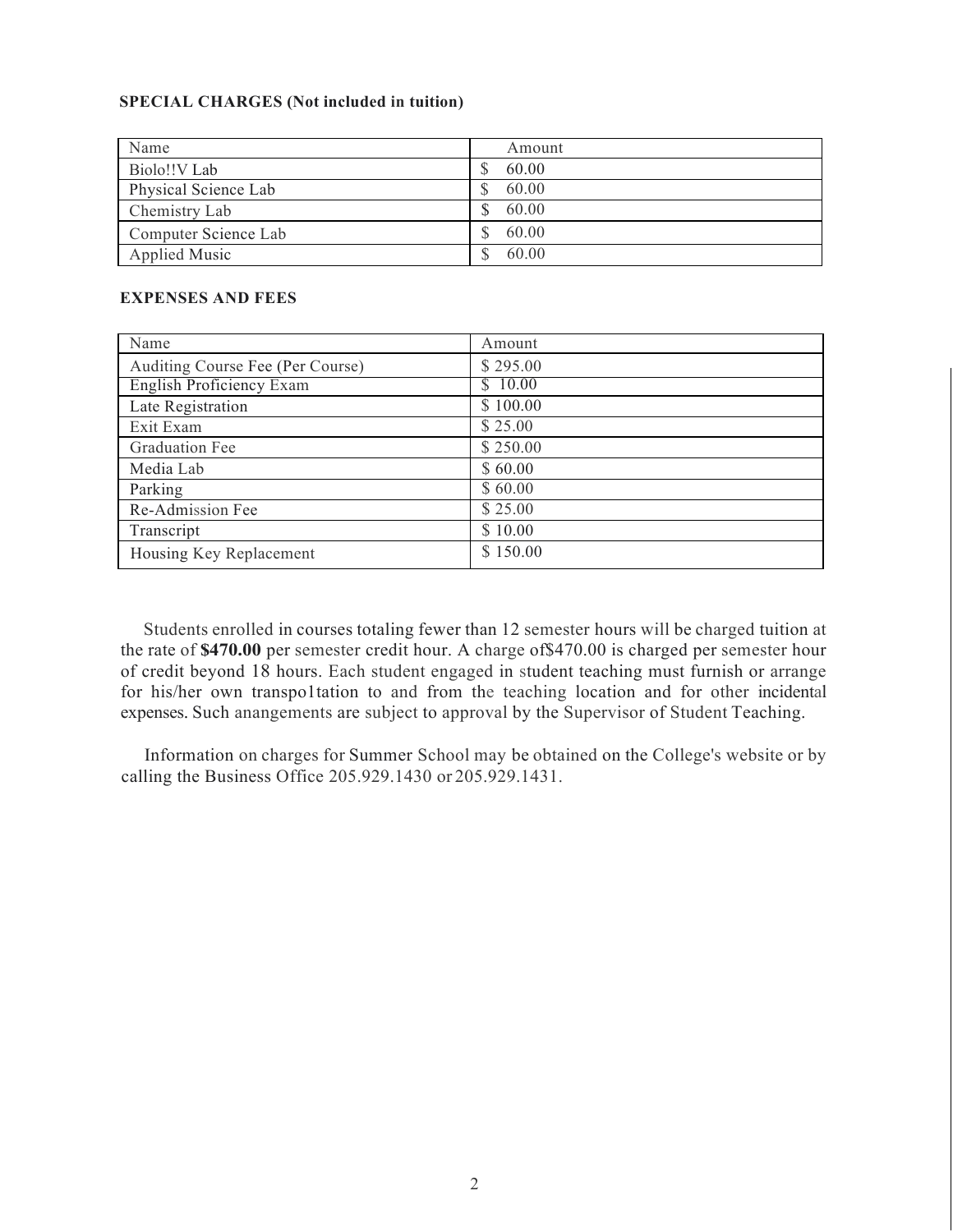### **EXPLANATION OF FEES:**

**ORIENTATION FEE:** New applicants applying for admission are required to send a nonrefundable Orientation Fee of **\$100.00** after he/she has been admitted to the College. This fee is a service charge covering administration, supplies, paraphernalia, and activities associated with Orientation expenses. Students who have been previously emolled (Re-Admits - students who have not emolled for **two** consecutive semesters) are not required to pay the Orientation Fee, but are required to submit a **\$25.00** Re-Admit fee. These fees are subject to change without prior notice.

**RESIDENCE HALL RESERVATION DEPOSIT FEE:** All continuing students who anticipate residing in Campus Residence Halls for a subsequent year must submit a \$100 housing reservation fee. This fee will be applied to the student' s account for the following fall semester.

**HOUSING APPLICATION FEE:** All new residence hall occupants are required to pay a non-refundable housing application fee of **\$150.00** before a room assignment is made.

**USAGE FEE:** All residence students will be charged a usage fee of **\$30.00 per semester.**  No hot plates or other such appliances are allowed in the dormitory room; special provisions are made for the use of such elsewhere.

**LATE REGISTRATION:** All students who fail to complete registration on the designated date at the beginning of a semester will be charged a **\$100.00** Late Registration Fee (The first day of class is considered the start oflate registration fees).

**MEALS AND ROOM:** On-campus students are charged **\$3166.00** for a period of two semesters. The charge for meals is made to each resident at a semester rate of **\$1,583.00** for the first semester and **\$1,583.00** for the second semester. Dining Service, including where and how it will be offered, is subject to modification at Miles College sole discretion to address public health concerns or other emergencies, including COVID-19. Miles College may limit the occupancy of dining halls and may make other operational adjustments needed to address health and safety concerns. Such measures do not constitute a termination of a residential students housing and/or dining agreement(s).

Upon reasonable notice, which may be as short as a day or a week, depending on the circumstances, Miles College reserves the right to terminate housing contracts due to public health emergency needs, including COVID-19. In the event Miles College terminates housing contracts due to public health concerns, Miles College will offer fair and reasonable reimbursements for impacted students as Miles College deems appropriate based on information available at the time.

**RESIDENCE HALLS: Murchison/Pitts Halls** residents will be charged for rooms at the rate of **\$3,000.00** for of two semesters. The charge will be made in installments of \$1,500.00 for the first semester and \$1,500.00 for the second semester. **Bass Hall/Stewart Reddick**  residents will be charged for rooms at the rate of **\$4,182.00** for the two semesters. The charge will be made in installments of \$2,091.00 for the first semester and \$2,091.00 for the second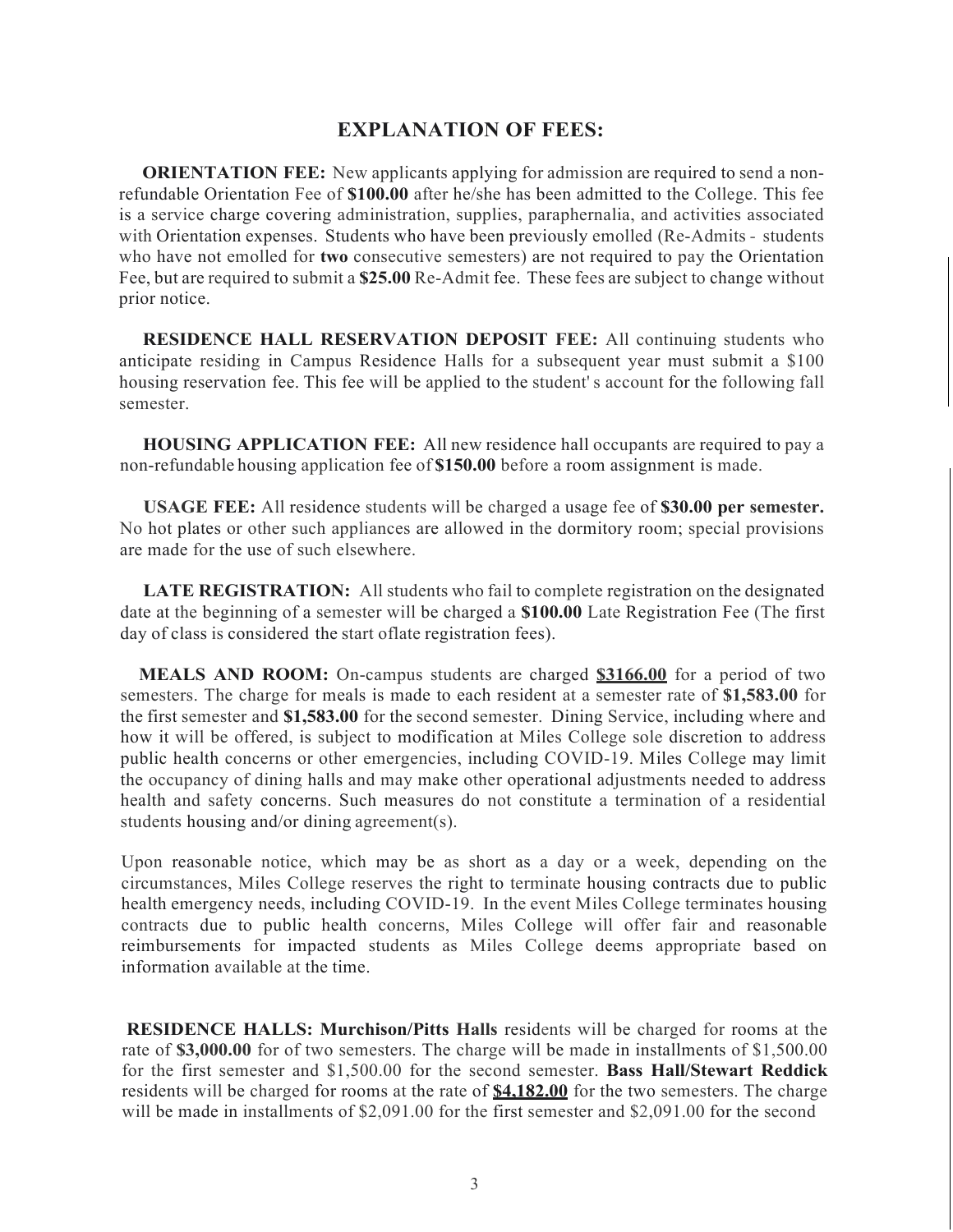semester. **Teresa Snorton Hall** residents will be charged for rooms at the rate of **\$4,388.00** for the two semesters. The charge will be made in installments of \$2,194.00 for the first semester and \$2,194.00 for the second semester. All residents applying for Campus-based apartments/housing (12 month contracts) will be charged based on **location/lease agreement. Utilities are included in rental agreement.**

If a student moves into a room for at least **one day** during the first month of a semester, the total charges for room, as indicated, must be paid. All on-campus students are required to sign a housing contract with the Coordinator of StudentHousing.

**PERIODS OF RESIDENCY:** Residence halls officially open and close on the dates stated in the College Calendar. Residence fees and meal charges cover only the periods when the halls are officially open. The College is unable to provide special housing for students during holiday and vacation periods. The only exception to this policy will be during the Thanksgiving Holiday Period, but only at the discretion of the administration.

# **COMPREHENSIVE FEE:**

- ï **Library:** This fee covers in paii the use of the Leaining Resource Center and a limited amount of copies.
- ï **College Center:** This fee covers a po1iion of operating costs of the George T. French Center and activities held in the building during the year. Miles College students enjoy free admission to all dances and activities sponsored by the College or the Student Government Association. This fee also covers utilization of the basketball comis.
- ï **Student Accident and Supplemental Sickness Indemnity Insurance Plan:** The Student Insurance Plan protects students at home, at school or while traveling, 24 hours a day. Protection is in effect during all interim vacation periods. All registered full-time students are automatically covered under this insurance program. Complete policy information is available in the Student AffairsOffice.
- ï **Student Athletic Activities:** This fee covers free admission to all home athletic events. Students can use their I.D. Cai·d to attend football, basketball, baseball, and volleyball games.
- ï **Lectures and Cultural Activities:** This fee covers, in paii, the cost of providing the College Community with visits from outstanding artists and lecturers and for other activities that contribute to the cultural and educational development of the College's students.
- ï **Computer Center:** This fee covers in paii the cost of the Computer Labs located in the Learning Resources Center and the Tutorial Computer Center located in McKenzie Hall.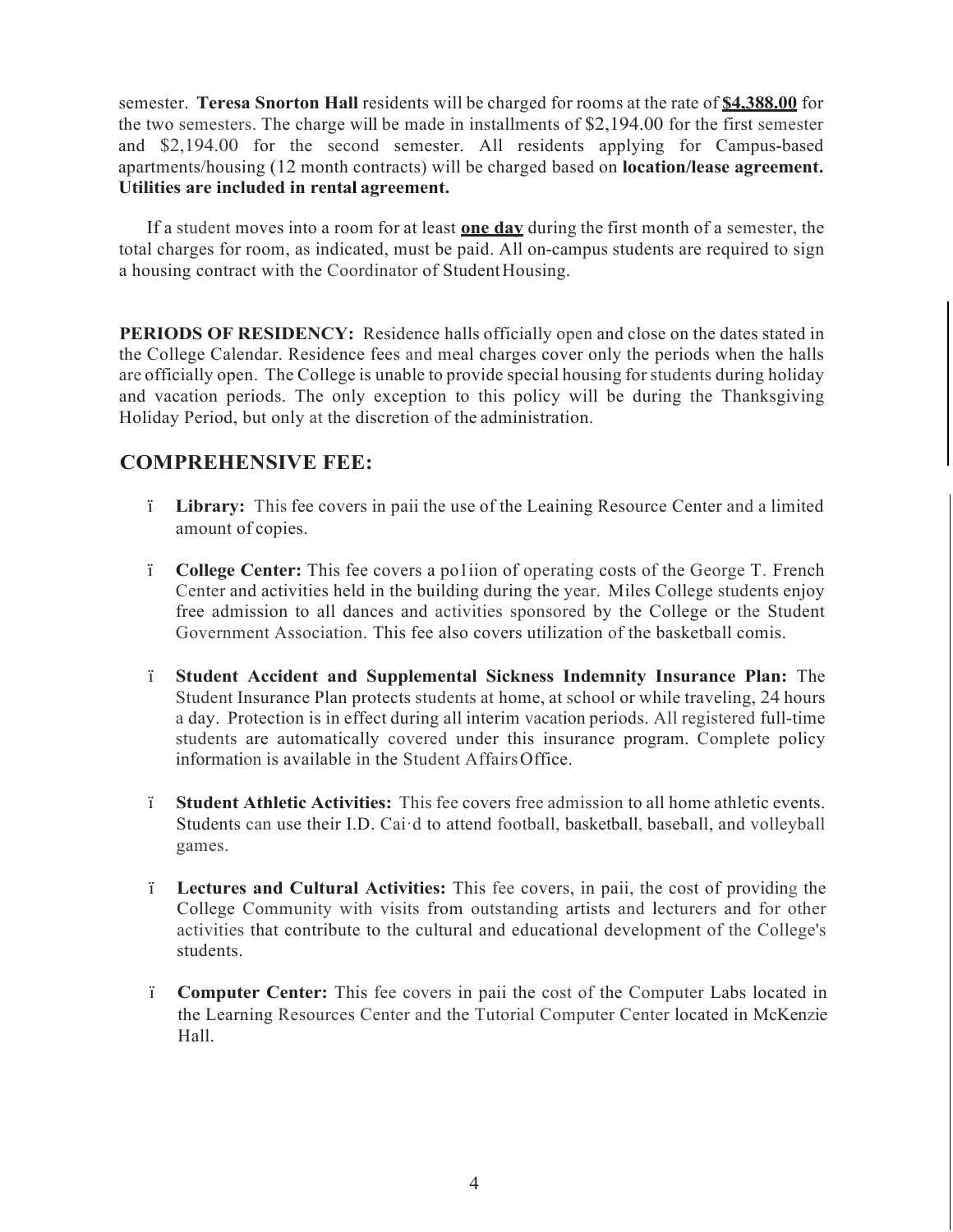### **DISTANCE EDUCATION VERIFICATION FEE-\$ 25 PER CLASS (On-Line Students Only)**

Miles College continue to find ways to enhance your student experience, we are also intentionally preparing you for today's work environment by providing the resources and services necessary for success in the digital age. Fee Cover:

- ï ProctorU which provides a live online proctoring service that uses a three-step process to replicate the face-to-face proctoring experience over the Internet. Additionally, it provides verification of student identity.
- ï Provision of Office 365 and additional software
- ï Academic Success Coaches
- ï Blackboard Help Desk Services
- ï On-line Student Orientation

**SPECIAL EXAMINATION FEE:** The application fee for the administration of an examination is \$25.00.

**AUDITOR'S FEE:** The privilege of auditing courses is extended to any student in good standing with the consent of the Dean of Academic Affairs and the Chairperson of the audited department. Persons desiring to audit courses are required to register and pay a fee of \$470.00 per course, plus a \$25.00 administration fee.

# **GRADUATION FEE (Bachelor's Degree): \$250.00**

### **PAYMENT REMITTANCE**

Remittance Types

- ï Online- Go toepay.miles.edu
- ï Check, Money order, Cashiers or Certified Checks Must be made payable to Miles College; Memo line (Student I.D. Number and purpose ofpayment)
- ï Credit Card Visa, Mastercard, American Express

Remittance Methods

- ï In person- Brown Hall, Room 201
- ï Via Mail (Check, Money Order, Cashiers or Certified Check only) Mail to Miles College; Attn: Business Office; P.O. Box 39800; Birmingham, AL 35209-0937

### **CONTACT INFORMATION**

For additional information regarding fees, payments, or questions about your account please contact The Office of Business Affairs at 205.929.1431. Fees are subject to change without notice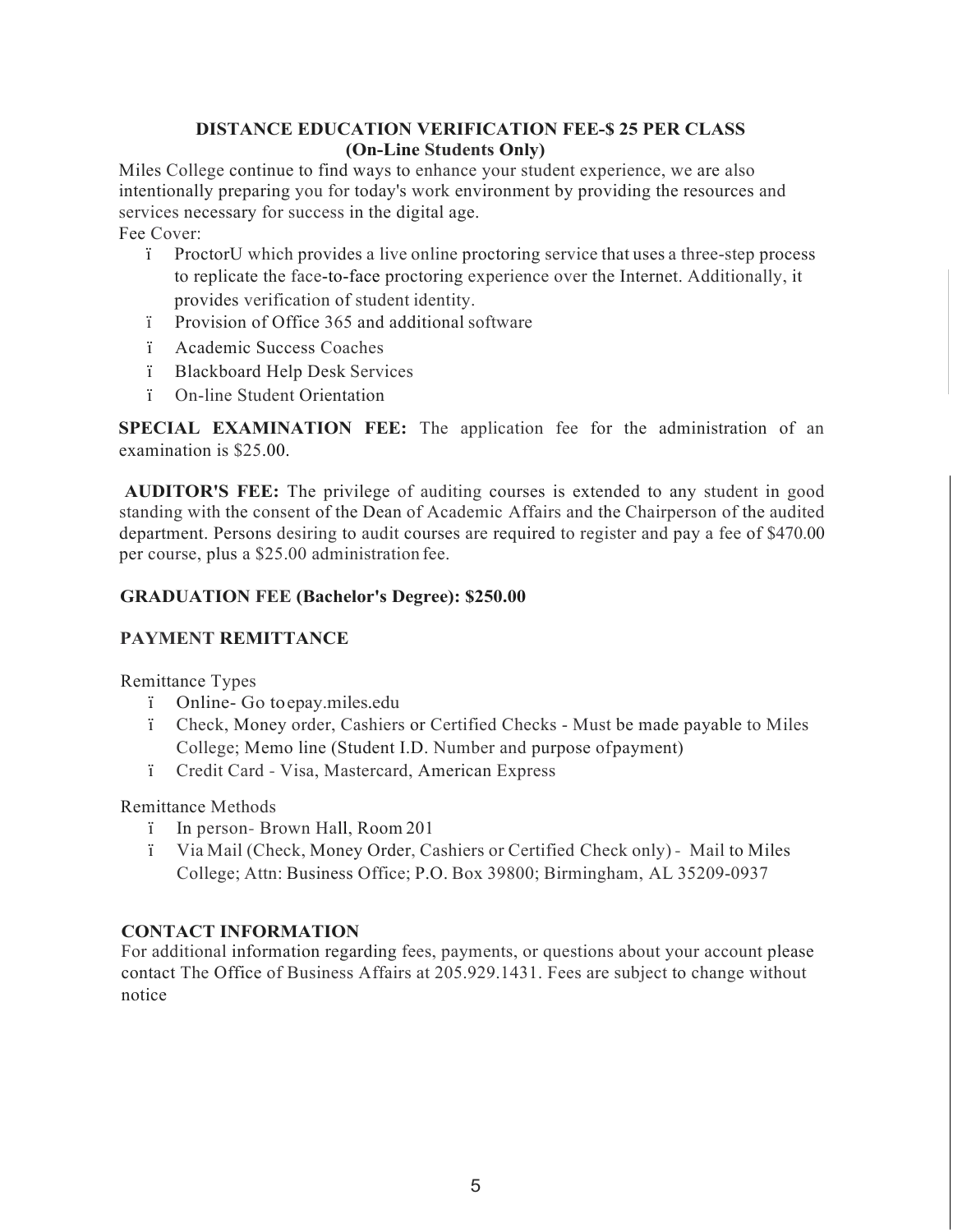#### **REFUNDS OF FEES**

The effective date of a withdrawal and refund if any is the date the formal application is filed in the Registrar's Office or in case of withdrawal by mail, the official postmark date. If a student withdraws during the semester or Summer Session, a p01iion of fees are refunded in accordance with the following schedule:

### **TUITION FALL AND SPRING SEMESTERS**

| Withdrawal within the first week                                             | 75%   |
|------------------------------------------------------------------------------|-------|
| Withdrawal within the second week                                            | 50%   |
| Withdrawal within the third week                                             | 25%   |
| Withdrawal after the third week $\ldots$ $\ldots$ $\ldots$ $\ldots$ $\ldots$ | $0\%$ |

### **SUMMER SESSION**

| Withdrawal within the first week | 25%       |  |
|----------------------------------|-----------|--|
|                                  | $0\%$     |  |
|                                  | No Refund |  |

The first official day of class is considered the first of the term, as indicated in the institution's calendar.

If a refund is due to the student under the institution's refund policy and the student received financial aid under Title IV (student financial assistance program, other than College Work-Study Program), a pmiion of the refund is returned to Title IV funds. (See Refunds in the Financial Aid Section of the catalog.)

The College's refund policy is subject to change to conform to the United States Depaiiment of Education Refund Regulations.

### **MEAL PLAN REFUND**

If a student withdraws from all classes, and moves out of a residence hall, the cost of the meal plan is prorated on the basis of the unexpired number of meals remaining to be served during the semester of withdrawal.